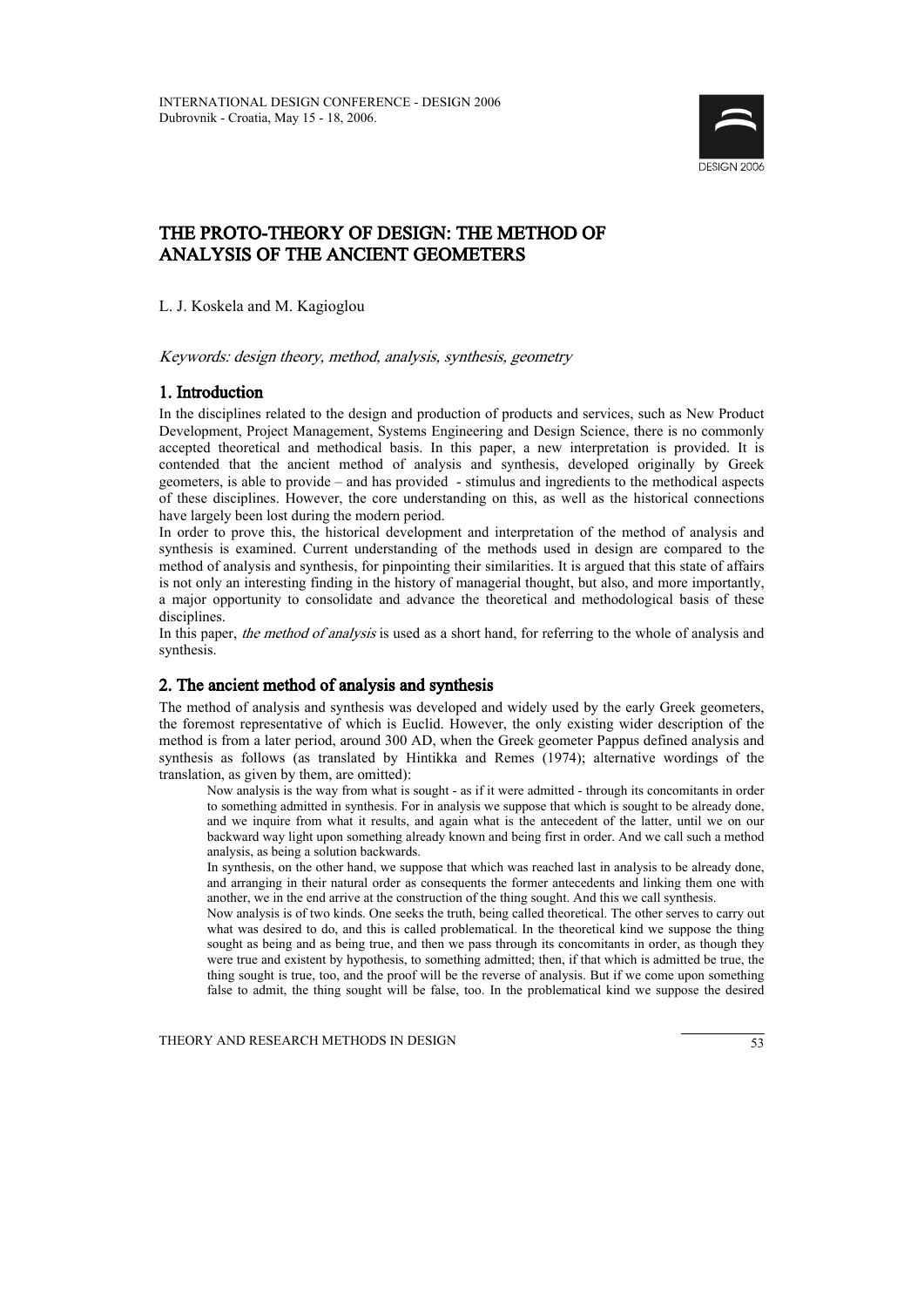thing to be known, and then we pass through its concomitants in order, as though they were true, up to something admitted. If the thing admitted is possible or can be done, that is, if it is what the mathematicians call given, the desired thing will also be possible. The proof will again be the reverse of analysis. But if we come upon something impossible to admit, the problem will also be impossible.

Four issues are immediately clear from this description. *Firstly*, the starting and end points of analysis are qualitatively different. Regarding the starting point, the "desired thing", we do not know whether it is possible or can be done, whereas the end point consists of something already known. Secondly, there are two directions of inferences needed: backwards for the solution (regressive analysis), and forwards for the proof. This is also called directional analysis (Hintikka & Remes 1974). Thirdly, the method of analysis does by no means ensure that a solution can be found: we may be compelled to return to the problem and revise it, and start afresh. Thus, the method leads to an iterative approach. Fourthly, there are two types of analysis: theoretical and problematic (Figure 1). Two other features are not immediately clear, but can be deduced from the examples of analysis and synthesis given by Pappus, namely that the analysis consists of at least two other different lines or types of reasoning. Thus, fifthly, a configurational (or decompositional) analysis is usually also involved in the method of analysis (Hintikka & Remes 1974). Sixthly, it has been put forward that an analysis may also comprise transformational or interpretive aspects, where the original problem is transformed into another for facilitating its solution (Beaney 2003). In the geometric analysis, the use of auxiliary lines is one form of this type of procedure. These six features do not exhaust the ancient understaning of the method of analysis, but provide a suitably concise starting point for our present purposes.



Figure 1. Schematic presentation of theoretical and problematical analysis

# 3. Reception and use of the method of analysis

The method of analysis was known to medieval scholars through the books by Euclid. However, it was the more systematic treatment of analysis by Pappus, translated into Latin in 1589, that ignited a lively interest in this method among the leading thinkers of the emerging modern movement. Thus, among others, Descartes and Newton subscribed to and applied the method of analysis. Descartes  $(1637)$ , in his *Discourse on Method*, gives the following account about the rules he was applying – the first two falling into analysis and the last two into synthesis:

The first was never to accept anything as true if I did not have evident knowledge of its truth: that is, carefully to avoid precipitate conclusions and preconceptions, and to include nothing more in my judgements than what presented itself to my mind so clearly and so distinctly that I had no occasion to doubt it.

The second, to divide each of the difficulties I examined into as many parts as possible and as may be required in order to resolve them better.

The third, to direct my thoughts in an orderly manner, by beginning with the simplest and most easily known objects in the order to ascend little by little, step by step, to knowledge of the most complex, and by supposing some order even among objects that have no natural order of precedence.

And the last, throughout to make enumerations so complete, and reviews so comprehensive, that I could be sure of leaving nothing out.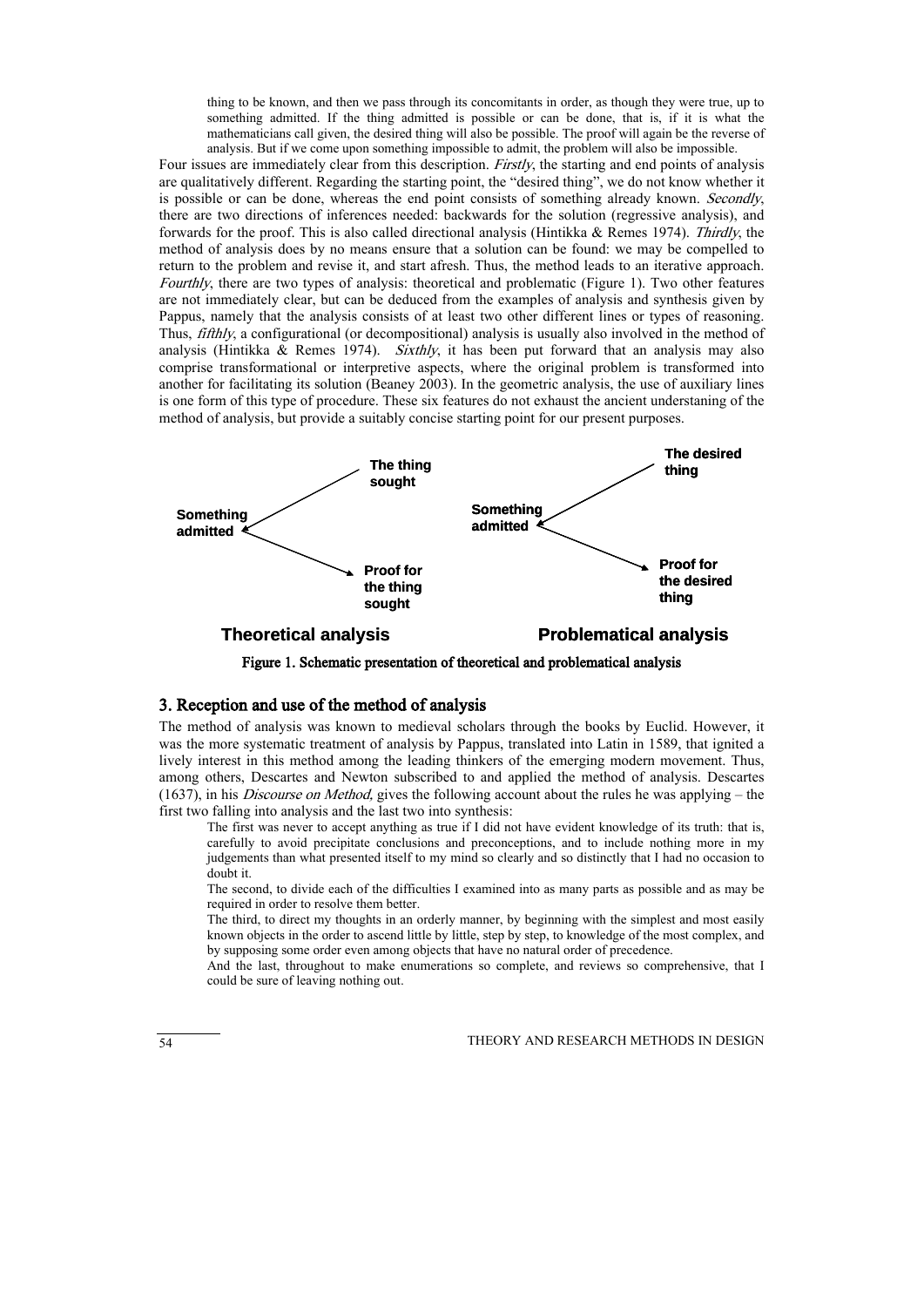Newton writes in *Opticks*.

By this way of Analysis we may proceed from Compounds to Ingredients, from Motions to the Forces producing them; in general, from Effects to their Causes, and from particular Causes to more general ones, till the Argument end in the most general. This is the Method of Analysis; and the Synthesis consists of assuming the causes dicover'd, and establish'd as Principles, and by them explaining the Phaenomena proceeding from them, and proving the Explanations.

It has been suggested that here Newton actually identifies his experimental method with the analytical method (Hintikka & Remes 1974). Another example of using analysis and synthesis as methodological starting points for science is provided by Riemann, the brilliant  $19<sup>th</sup>$  century mathematician, who, in an unfinished work, analyzed how the mechanism of the ear could be studied (Ritchey 1991). The applications of the method of analysis did not limit to science. As he himself has announced, Edgar Allan Poe used the method of analysis for writing poetry (Niiniluoto 1990).

However, it seems that after the great scientists, who propelled the Enlightenment into speed, the attention of the subsequent generations of scholars turned to imitating the example of them, in the true sense of a paradigm, and the method of analysis was transmitted in a rather superficial and impoverished form, as a generic method. The term analysis itself was "captured" by the mathematics, in the sense of analytical calculus.

Thus, in the 20th century, it seems that even if many features of analysis were routinely applied in a most diverse group of scientific endeavours, the roots and the totality of the method of analysis were not commonly known. For example, in the well-known textbook of Pahl and Beitz (1996) on engineering design, analysis and synthesis are shortly described as part of "general working methodology", but in a shallow manner and without the background. Pugh (1991) suggests a cyclical process of synthesis/analysis/synthesis, but cogently, he provides the definition of synthesis in The Concise Oxford Dictionary as a sufficient starting point for understanding this key concept. However, as an exception, the popular "How to solve it" by Polya (2004, first edition in 1945) must be mentioned. He goes as far as identifying heuristics with the ancient analysis, as described by Pappus. For Polya, heuristics is applicable to all kind of problems, even if the book concentrates on mathematics.

# 4. Applying the method of analysis to design

What is the relevance of the method of analysis to design? We contend that the method of analysis provides a proto-theory of design, which unfortunately has been forgotten as an explicit body of knowledge. In fact, various issues covered by the method of analysis have recently been rediscovered in various design sciences, but without any connection to it.

In the following, we analyze the six features of the method of analysis and discuss the correspondence of the features to recent developments in design theory. The feature "two directions of analysis" is discussed both as such and regarding its one component, solution backwards.

#### 4.1 The starting and end points

#### 4.1.1Analysis

The starting and end points of analysis are qualitatively different. Regarding the starting point of analysis, the "desired thing", we do not know whether it is possible or can be done, whereas the end point consists of something already known. In turn, synthesis provides the definitive proof of that the "desired thing" is possible.

### 4.1.2 Recent development in design theory

In the C-K theory of design, developed by Hatchuel and Weil (2003), design is defined as a process by which a concept generates other concepts or is transformed into knowledge. A concept (C) is defined as a proposition that has no logical status, i.e., we cannot know whether it is true or false. In turn, propositions in the knowledge space (K) have a logical status, and obviously the most interesting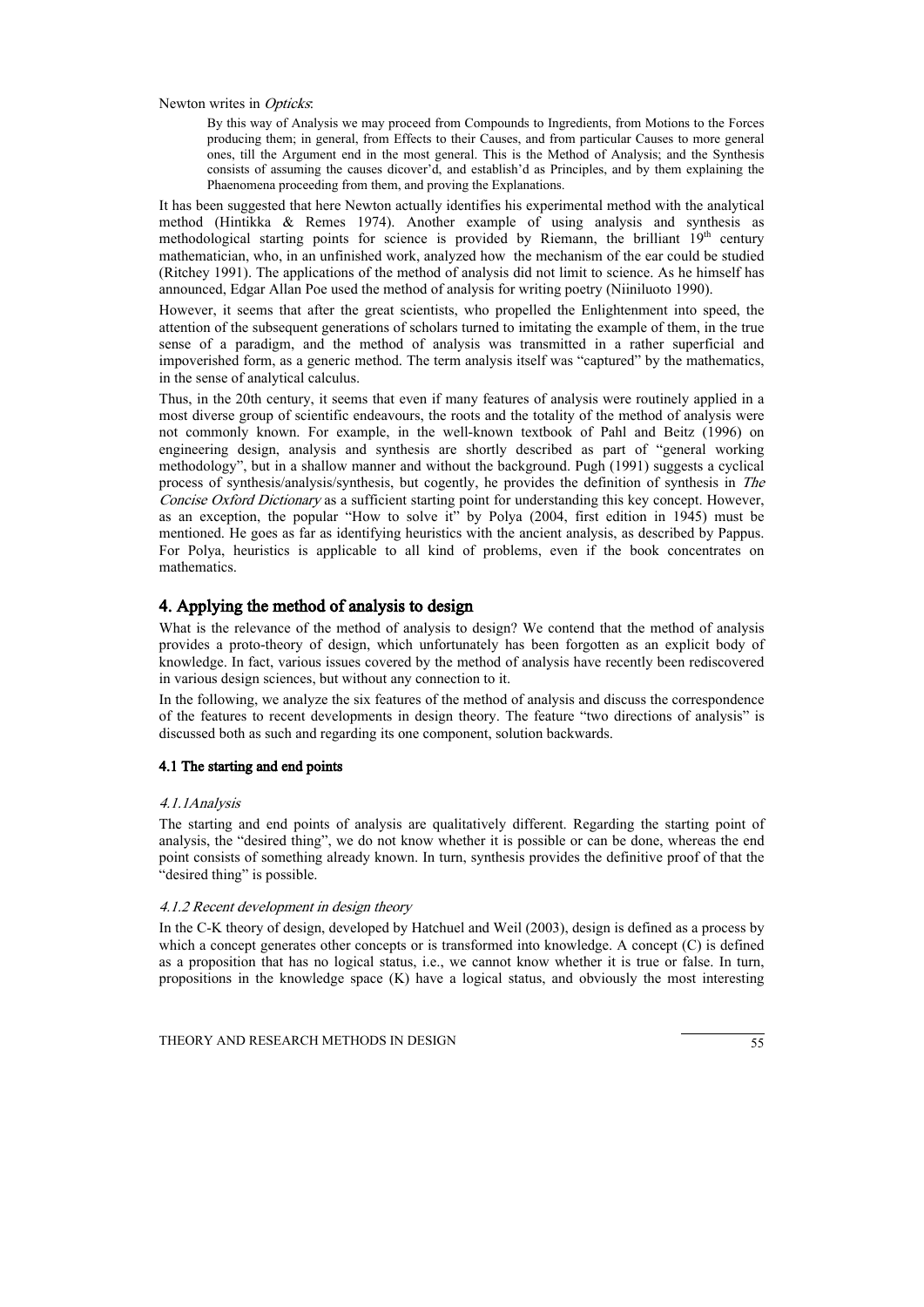knowledge is what is known to be true. Thus, design is expressly defined by its starting and end points.

# 4.1.3 Discussion

In spite of different vocabulary, the method of analysis and the recent C-K theory can be viewed as corresponding well, regarding the starting and ending points.

# 4.2 Two directions of analysis and synthesis

# 4.2.1 The method of analysis

There are two directions of inferences needed: backwards for the solution, and forwards for the proof. That the inferences towards solution do not as such ensure that they are reversible is an issue requiring justification (that cannot be given here), but this was well-known already to Aristotle (Hintikka  $\&$ Remes 1974).

### 4.2.2 Recent development in design theory and methodology

The Vee model, developed in the framework of systems engineering (Stevens  $\&$  al. 1998) and recently diffused in software engineering, similarly implies two directions. The first found occurrence of the model in the literature is from a paper by Boehm (1979), who indicates a related personal communication from J.B. Munson, System Development Corporation in 1977.

The most explicit embodiment of the Vee model is perhaps the "V-Modell", a method and standard for software development and project management in general used by the German federal administration (Anon. 2005a). The "V" in this method is described as follows (Anon. 2005b):

The left tail of the V represents the specification stream where the system specifications are defined. The right tail of the V represents the testing stream where the systems is being tested (against the specifications defined on the left-tail). The bottom of the V where the tails meet, represents the development stream.

### 4.2.3 Discussion

The idea of two streams of activities, one towards solution and the other towards a proof of the solution, is evident both in the method of analysis and in the recent embodiments of the Vee model.

# 4.3 Iteration

### 4.3.1 The method of analysis

The method of analysis does by no means ensure that a solution can be found. Rather, the method leads to an iterative approach: we may be compelled to return to the problem and revise it, and start afresh. Pappus was a practicing mathematician, and it should be justifiable to claim that he knew the two reasons for the lack of a solution: the problem may be impossible or we have just not invented the solution yet.

### 4.3.2 Recent developments in design theory and methodology

The view that the design process is iterative is now wide-spread. However, this was a new idea in the 1980´s, as evident from the observations of many who reported that in practice, the designers unpredictably move between goals and means, instead of a linear, one-way process. However, a major shift in the project realization methodology was achieved only through the agile methods, originating in software engineering (Schwaber & Beedle 2002).

For example, in the method of SCRUM, the requirements for the software to be developed are explicitly variable, to be adjusted according to new understanding gained on technical possibilities and other issues.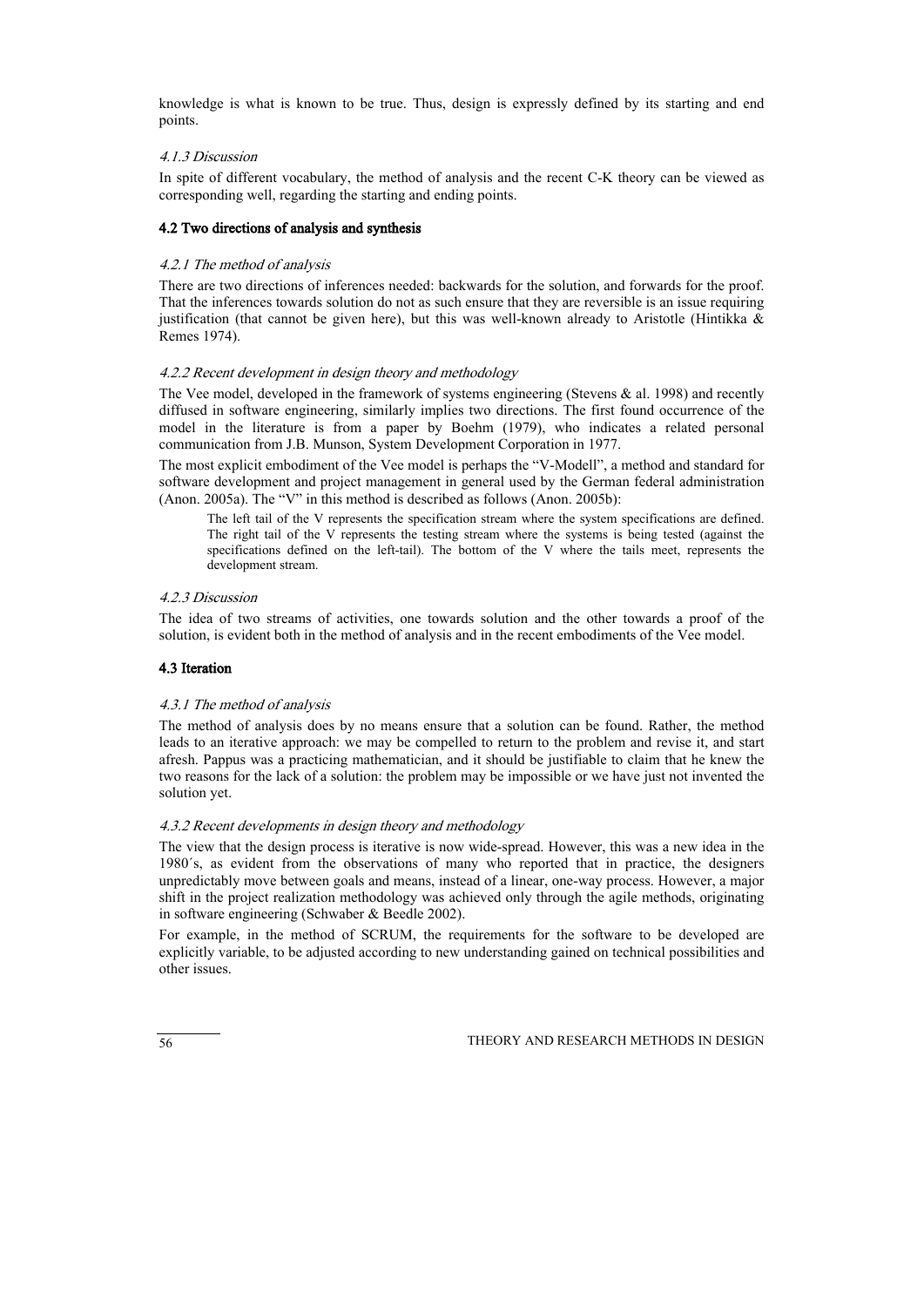#### 4.3.3 Discussion

The iterative working method is evident both in the ancient method of analysis and the new agile methods.

#### 4.4 Problem to prove and problem to find

#### 4.4.1 The method of analysis

There are two forms of analysis: theoretical and problematical. These are, in Polya's (2004) terms, the problem to *prove* (in geometry, a theorem) and the problem to *find* (a solution to a mathematical problem).

### 4.4.2 Recent developments in design theory and methodology

The existence of two modes of reasoning has been established in various fields of design. A good starting point is provided by architecture. Aalto says (Wilson 1979):

In such cases I work – sometimes totally on instinct – in the following manner. For a moment I forget all the maze of problems. After I have developed a feel for the program and its innumerable demands have been engraved in my subconscious, I begin to draw in a manner rather like that of abstract art. Led only by my instincts I draw, not architectural syntheses, but sometimes even childish composition, and via this route I eventually arrive at an abstract basis to the main concept, a kind of universal substance with whose help the numerous quarrelling sub-problems can be brought into harmony.

Here, the process of *finding* a solution is described. The resulting concept became then the starting point of analysis for *proving* this solution, to be carried out by others in the architectural team. This is evidenced by Aalto's frequent prompt to young architects in his office: "Analyse, do not compose!" (Oksala 2005). The important task of composition was reserved for the maestro himself.

Similarly, in the seminal description of systems engineering, Hall (1962) positions systems synthesis before systems analysis, and explains that they are analoguous to theory formation and deduction in pure science.

#### 4.4.3 Discussion

It seems plain that the two objects of analysis, as defined by Pappus, are widely recognized in design methodology and practice.

# 4.5 Solution backwards

#### 4.5.1 The method of analysis

Pappus says of solution backwards:

For in analysis we suppose that which is sought to be already done, and we inquire from what it results, and again what is the antecedent of the latter, until we on our backward way light upon something already known and being first in order. And we call such a method analysis, as being a solution backwards.

Without further justification, we contend that this is equal to to the well known means-ends analysis, when starting from the ends.

#### 4.5.2 Recent developments in design theory and methodology

Shewhart wrote in 1931:

Looked at broadly there are at a given time certain human wants to be fulfilled through the fabrication of raw materials into finished products of different kinds. […] The first step of the engineer in trying to satisfy these wants is therefore that of translating as nearly as possible these wants into the physical characteristics of the thing manufactured to satisfy these wants. In taking this step intuition and judgement play an important role as well as the broad knowledge of the human element involved in the wants of individuals.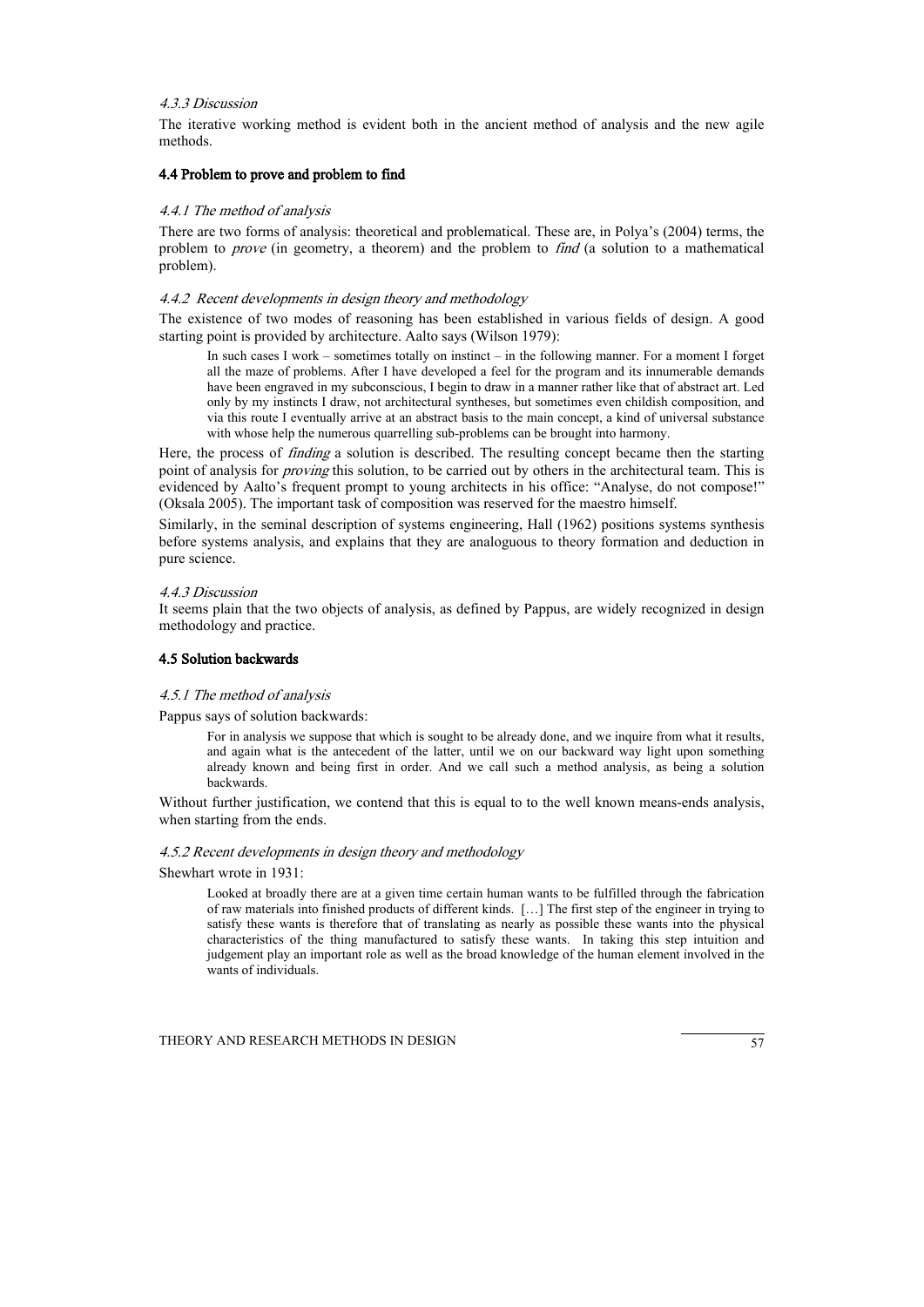The idea of starting from customer wishes, and working then through different stages, to the design of a product fulfilling those wishes, has been the (or one) basis for several recent approaches, such as systems engineering, requirements engineering, and value management.

There is a recent profileration of related methods and tools, such as requirements management software, tools for rationale capture, Quality Function Deployment, Axiomatic Design (Suh 2001) and others. The common feature in these is that they endeavour to provide a systematic approach to decisions on and documentation of the chain of means and ends.

# 4.5.3 Discussion

Again, the similarities between the ancient and the modern conceptions are plain.

# 4.6 Decomposition

# 4.6.1 The method of analysis

Even if not explicitly discussed in Pappus' account, a configurational (or decompositional) analysis is usually also involved in the method of analysis (Hintikka  $\&$  Remes 1974). In the context of geometry, the question is about investigating from which parts (lines, angles, points, etc.) a figure is made up, and which relations exists between those parts. Actually, it is in this meaning of breaking down that the term analysis is today most often used.

# 4.6.2 Recent developments in design theory and methodology

The decomposition of a product to be designed into composite parts is a well-known method, called, for example, Product Breakdown Structure (PBS) or bill-of-materials (Bachy & Hameri 1997). In the conventional methodology of project management, the Work Breakdown Structure (WBS) is prepared based on a Product Breakdown Structure. It has been contended that scope management, achieved by means of the WBS, is a foundational idea in project management (Turner 1993).

# 4.6.3 Discussion

Again, it is not difficult to see the similarity of the ancient and modern views on decomposition. However, there might be one difference: the modern view sees the decomposed parts as independent, whereas the ancient approach also covered the relationships between the decomposed parts.

### 4.7 Transformation

### 4.7.1 The method of analysis

The transformative or interpretative reasoning may be the least understood feature of analysis, at least of those discussed here. Beaney (2003) refers to Russell and Frege, who suggested transforming statements to be analyzed first into their correct logical form. Further, the use of auxiliary lines in geometrical analysis (Hintikka & Remes 1974) can be viewed to fall into this type.

However, in contrary to Beaney, all these issues could also be viewed as a process of expanding the knowledge associated to the problem (or theorem). Namely, a transformation of information or knowledge does not destroy the input, as is the case regarding physical transformations. Thus, any transformation or new interpretation leads to expanded knowledge.

### 4.7.2 Recent developments in design theory and methodology

The view of design as a progressive transformation of the representation of the object to be designed (Dym 1994) can broadly be classified as belonging to this class. Alternatively, from the C-K method we may take the idea of expanding the space of concepts and knowledge (Hatchuel & Weil 2003).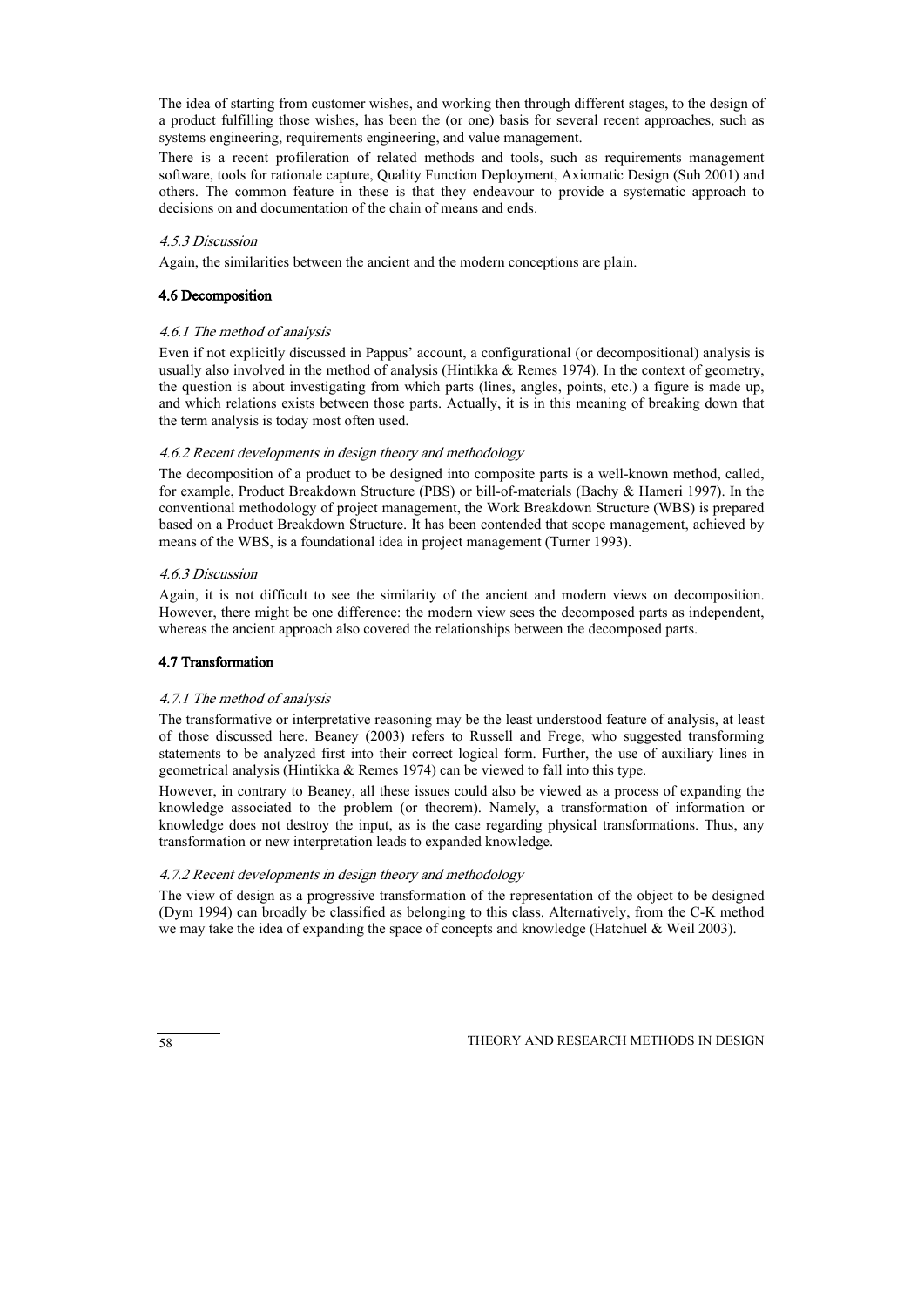## 4.7.3 Discussion

Even if this transformation feature of analysis is somewhat vague and disputed, we can pinpoint similarities between the ancient and the modern views.

# 4.8 Summarizing the discussion

For all the features explicitly, or implicitly, contained by the ancient method of analysis, we can pinpoint modern, corresponding ideas and concepts, many very recently invented, as summarized in Table 1. Consequently, it is justified to hold the method of analysis as the proto-theory of design. Interestingly, almost without exception, the modern concepts and practices have been forwarded by their originators without any reference to the ancient counterparts – obviously, due to ignorance of them.

|                             | Start / End                                                                                                         | Direction of<br>analysis                                                                                                                                                         | Iteration                                                                                                               | Problem to<br>Prove/Find                                                                                                     | Solution<br>backwards                                                                                                                                                                                                                                         | Decomposition                                                                                                                                                                     | Transformation                                                                                                                                                                      |
|-----------------------------|---------------------------------------------------------------------------------------------------------------------|----------------------------------------------------------------------------------------------------------------------------------------------------------------------------------|-------------------------------------------------------------------------------------------------------------------------|------------------------------------------------------------------------------------------------------------------------------|---------------------------------------------------------------------------------------------------------------------------------------------------------------------------------------------------------------------------------------------------------------|-----------------------------------------------------------------------------------------------------------------------------------------------------------------------------------|-------------------------------------------------------------------------------------------------------------------------------------------------------------------------------------|
| Method of<br>Analysis       | Starting: we do<br>not know<br>whether it is<br>possible or can<br>be done<br>Ending:<br>something<br>already known | Backwards for<br>the solution;<br>forwards for the<br>proof                                                                                                                      | The method is<br>iterative: we may<br>be compelled to<br>return to the<br>problem and<br>revise it, and<br>start afresh | Theoretical and<br>problematic form<br>of analysis                                                                           | "which is<br>sought to be<br>already done,<br>and we inquire<br>from what it<br>results, and again<br>what is the<br>antecedent of the<br>latter, until we<br>on our backward<br>way light upon<br>something<br>already known<br>and being first in<br>order" | "In the context<br>of geometry, the<br>question is about<br>investigating<br>from which<br>parts a figure<br>is made up, and<br>which relations<br>exists between<br>those parts" | <b>Auxiliary</b> lines<br>in geometrical<br>analysis                                                                                                                                |
| Recent<br>Develop-<br>ments | Concepts: no<br>logical status,<br>neither true nor<br>false;<br>Knowledge: it<br>has logical status<br>$(C-K)$     | The left tail<br>represents the<br>specification<br>(backwards for<br>the solution);<br>The right tail<br>represents the<br>testing (forwards)<br>for the proof) $(V$<br>model); | Iterative methods<br>where<br>requirements are<br>understood as a<br>variable ( <b>Agile</b> )                          | Problem to find<br>(a concept) and<br>problem to prove<br>(its feasibility<br>and validity)<br>(Creative Design<br>Process): | "starting from<br>customer wishes.<br>and working<br>then through<br>different stages,<br>to the design of a<br>product fulfilling<br>those wishes "<br>(Quality)<br>management,<br>requirements<br>engineering)                                              | "The<br>decomposition of<br>a product to be<br>designed into<br>composite<br>parts"(PBS;<br>WBS):                                                                                 | Design as a<br>progressive<br>transformation of<br>the<br>representation of<br>the object to be<br>designed;<br>expanding the<br>space of<br>concepts and<br>knowledge $(C -$<br>K) |

Table 1. Overview on the method of analysis and corresponding recent developments

# 5. Conclusions

It must be concluded that design has suffered from most damaging epistemological dilution, as defined by Papert (2000). As in other cases of epistemological dilution, rather the implications of the original big idea have diffused than the idea itself. The method of analysis has provided a number of various stimulae for further development of various fields, but the method itself has been almost forgotten. This has rendered the various sciences of design hollow. The core theory has been missing, and development has either occurred in the periphery or endeavoured to rediscover the core. This has obviously contributed, first, to fragmentation of the field. Second, development has focused on reinventing wheels. Thirdly, there has been little accumulation of knowledge regarding design and its management. Namely, the discussion on the method of analysis having been carried out in other domains, such as mathematics, philosophy and history of science, has not been fruitfully used for stimulating and advancing project management, systems engineering and design science.

It seems that further development and unification of design science requires that we return to the proto-theory of design and start to validate, criticize and expand it. The following issues especially invite further research:

- Compilation of a common conceptual and theoretical core for the various design and production sciences, and associated ways of contextualizing it to specific situations.
- Management of the interactions between the different features of analysis.